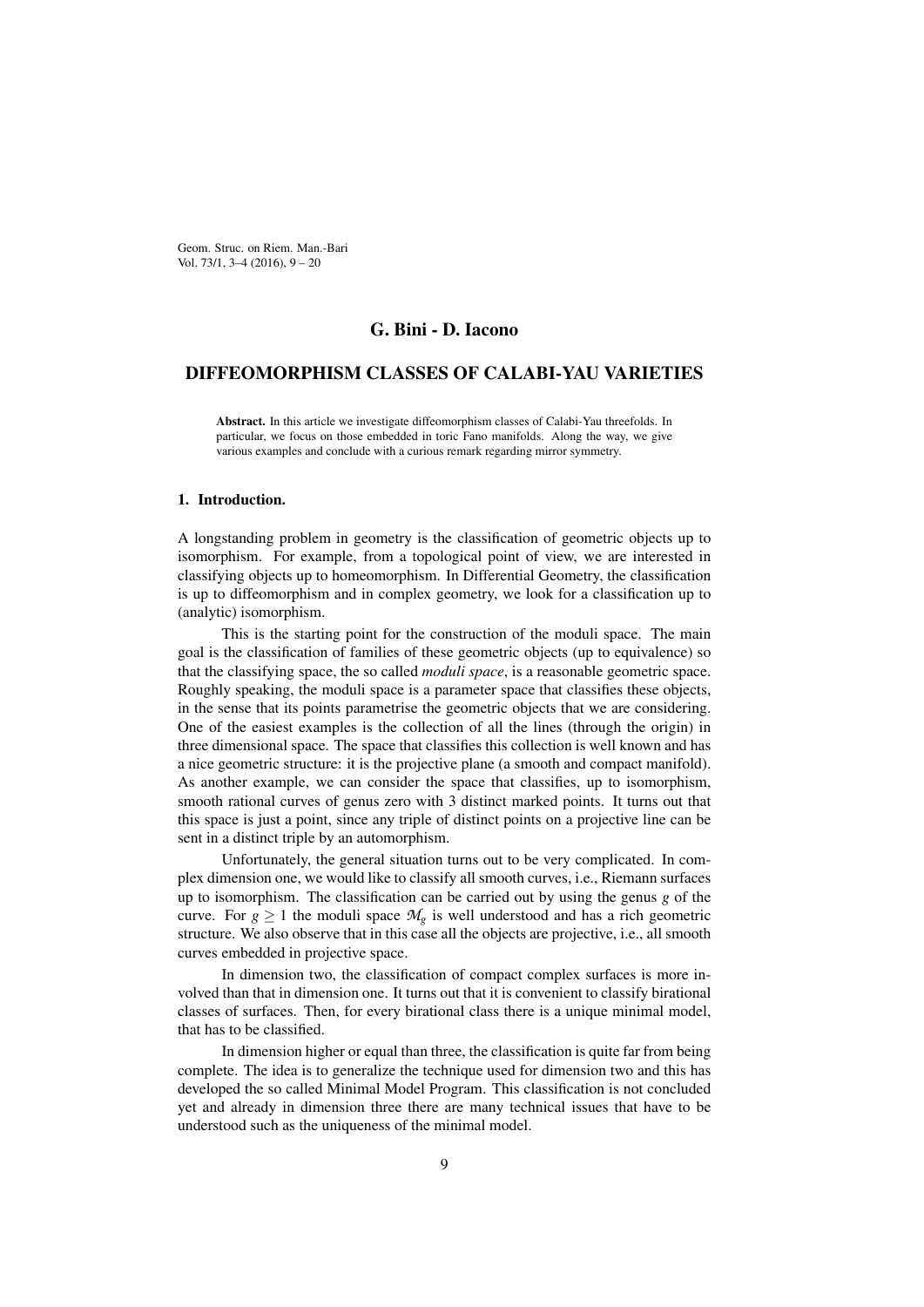Motivated by a better understanding of this classification, we are interested in the role played by Calabi-Yau manifolds. First of all, the classification of 3-dimensional algebraic varieties has still some gaps due to the lack of understanding of Calabi-Yau threefolds. Moreover, the moduli space of Calabi-Yau varieties has received attention by theoretical physicists, since these geometric objects are important for mirror symmetry, cohomological quantum field theory and string theory, branches of physics dealing with general relativity and quantum mechanics.

In dimension one, Calabi-Yau curves are genus 1 curves and they are all homeomorphic each other. These are not isomorphic and they are classified by the so called *j*-invariant. In dimension two, Calabi-Yau surfaces are called K3 surfaces and they are all homeomorphic each other. Also in this case they are not all isomorphic; moreover, there exist K3 surfaces that are not projective. We also remark that K3 surfaces are extensively studied and they play a central role in algebraic and complex geometry.

In higher dimension, the classification of Calabi-Yau manifolds is quite hard and many questions are still open also in the topological setting. For example, the topology of Calabi-Yau manifolds is not uniquely determined for dimension greater or equal than three. It is also not known if there are only finitely many topological types of Calabi-Yau threefolds.

From the differential point of view, C.T.C. Wall described the invariants that determine the diffeomorphism type of closed, smooth, simply connected 6-manifolds with torsion free cohomology [18]. In particular, the Hodge data, the triple intersection in cohomology and the second Chern class completely determine the diffeomorphism type of a simply connected Calabi-Yau threefold. Recently, A. Kanazawa, P. M. H. Wilson [12], refined the theorem by Wall, providing some inequalities on the invariants, which hold in the case of Calabi-Yau threefolds.

The setting is very complicated. An interesting task is to find new examples of Calabi-Yau threefolds. The best known example of Calabi-Yau threefolds is the smooth quintic hypersurface in projective space  $\mathbb{P}^4$ , which is defined by a homogeneous polynomial of degree five. Actually, this example can be generalized to construct the majority of all known Calabi-Yau varieties. Indeed, projective space  $\mathbb{P}^4$  is a particular example of smooth toric Fano varieties and these manifolds play a fundamental role in the construction of examples of Calabi-Yau. Once we have a toric Fano manifold, there always exists a submanifold of codimension one that is a Calabi-Yau manifold (see Section 2.2).

The toric set-up is an algebraic property that can be analyzed in terms of combinatorial algebra. Indeed, the classification of smooth toric Fano varieties of dimension *n* up to isomorphism turns out to be equivalent to the classification of combinatorial objects, namely some special polytopes in  $\mathbb{R}^n$  up to linear unimodular transformation.

In [1], V. Batyrev describes a combinatorial criterion in terms of reflexive polyhedra for a hypersurface in a toric variety to be Calabi-Yau. He also investigates mirror symmetry in terms of an exchange of a dual pair of reflexive lattice polytopes. Moreover, he also provides the complete biregular classification of all 4-dimensional smooth toric Fano varieties: there are exactly 123 different types [2].

Using a computer program, M. Kreuzer and H. Sharke are able to describe all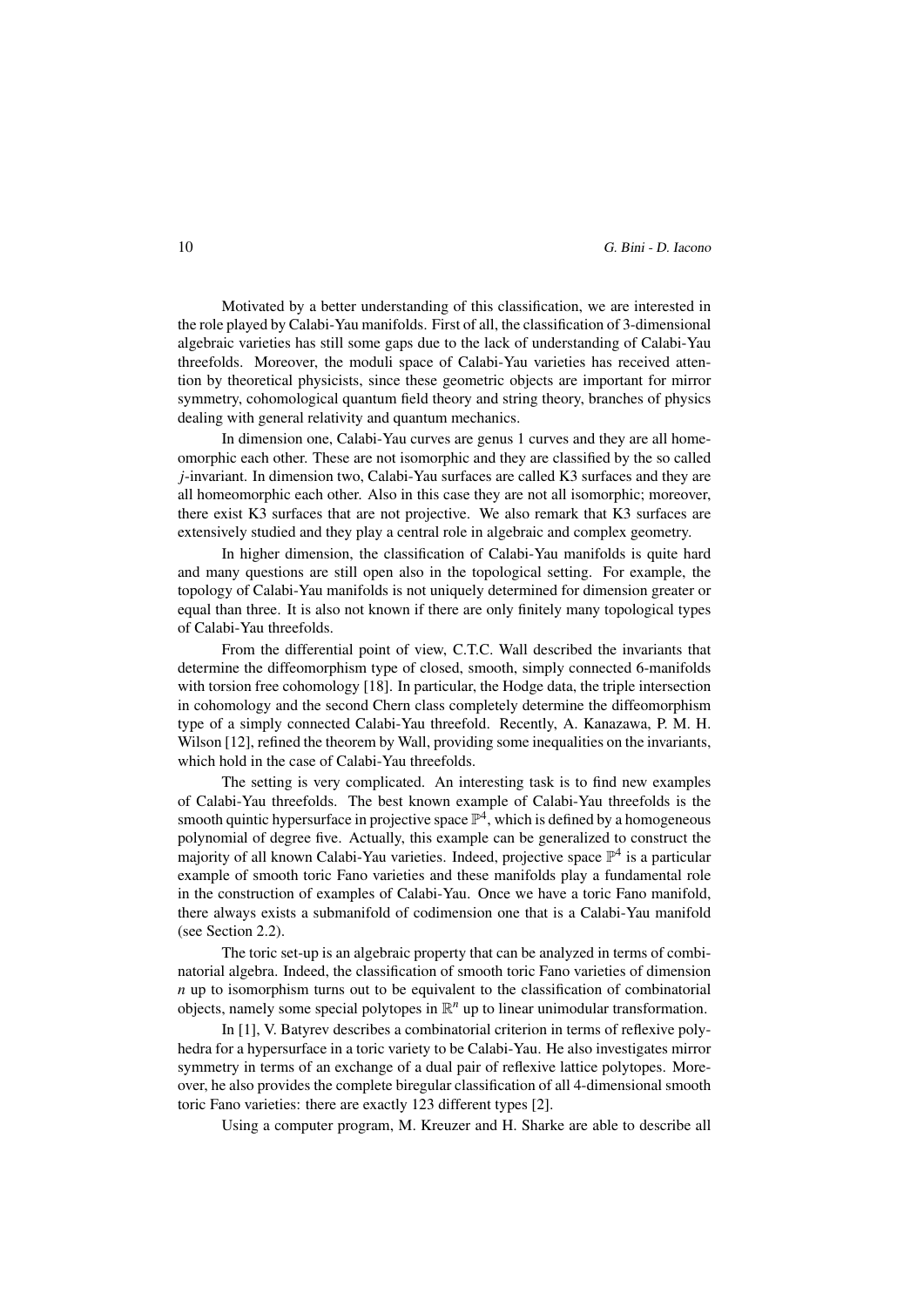the reflexive polyhedra that exist in dimension four. They are about 500*,*000*,*000 [13]. In particular, they find more than 30,000 topological distinct Calabi-Yau threefolds with distinct pairs of the Hodge numbers  $(a, b)$ , where  $h^{1,1}(X) = a$  and  $h^{1,2}(X) = b$  (see Section 2.1). Furthermore, in [3] the authors find 210 reflexive 4-polytopes defining 68 topologically different Calabi-Yau varieties of dimension 3 with the Hodge number  $a=1$ .

Therefore, it is interesting to investigate the set-up of toric Fano manifolds and try to answer some questions that naturally arise. For example, if the Hodge numbers  $(a,b)$  of two Calabi-Yau manifolds  $X_1$  and  $X_2$  are different, then they are not homeomorphic. It is interesting to understand the converse. If  $X_1$  and  $X_2$  have the same Hodge numbers, we wonder if they are homeomorphic or even diffeomorphic or isomorphic.

First of all, we deal with Calabi-Yau manifolds  $X_1$  and  $X_2$  contained in the same toric Fano manifold. In this specific context, we are able to prove that if  $X_1$  and  $X_2$  are deformation equivalent as abstract manifolds, then they are deformation equivalent as embedded manifolds.

Then, we review the Theorems by C.T.C. Wall (Theorem 1) and by A. Kanazawa, P. M. H. Wilson (Theorem 2), and we investigate some examples of simply connected Calabi-Yau manifolds with Hodge number  $a = 1$ .

From the point of view of moduli spaces, it is an interesting problem to understand the behaviour of the moduli space of Calabi-Yau manifolds. In dimension two, the moduli space of K3 surfaces is an irreducible 20 dimensional space and many properties are known. For Calabi-Yau threefolds, it is not known whether the moduli space is irreducible or not: M. Reid's conjecture predicts that this space should not behave too bad [15].

Then, instead of studying the moduli space of all Calabi-Yau threefolds, M.-C. Chang and H.I. Kim propose to investigate the space  $M_{m,c}$  [6] that classifies Calabi-Yau threefolds with fixed invariants *m* and *c*, which are related to the invariant used by Wall (see Section 5). In this context, we describe an example of Calabi-Yau threefold and its mirror lying in the same  $M_{5,50}$ . In particular, we provide an example of two Calabi-Yau threefolds lying in  $M_5$ <sub>50</sub> that are neither diffeomorphic nor deformation equivalent.

With the aim of providing an introduction to the subject, Section 2 is devoted to recalling some preliminaries on Calabi-Yau manifolds and toric Fano manifolds. In Section 3, we compare the embedded deformations of a Calabi-Yau manifold in a toric Fano manifold with the abstract ones. Section 4 recalls Wall's Theorem on the invariants that determine the diffeomorphism type of closed, smooth, simply connected 6 manifolds with torsion free cohomology. We also describe some examples. In Section 5, we make some remarks on the relation between Calabi-Yau and mirror symmetry.

Notation. Throughout the paper, we will work over the field of complex numbers.

# 2. Preliminaries

In this section we recall the main defintions of Calabi-Yau and toric Fano manifolds.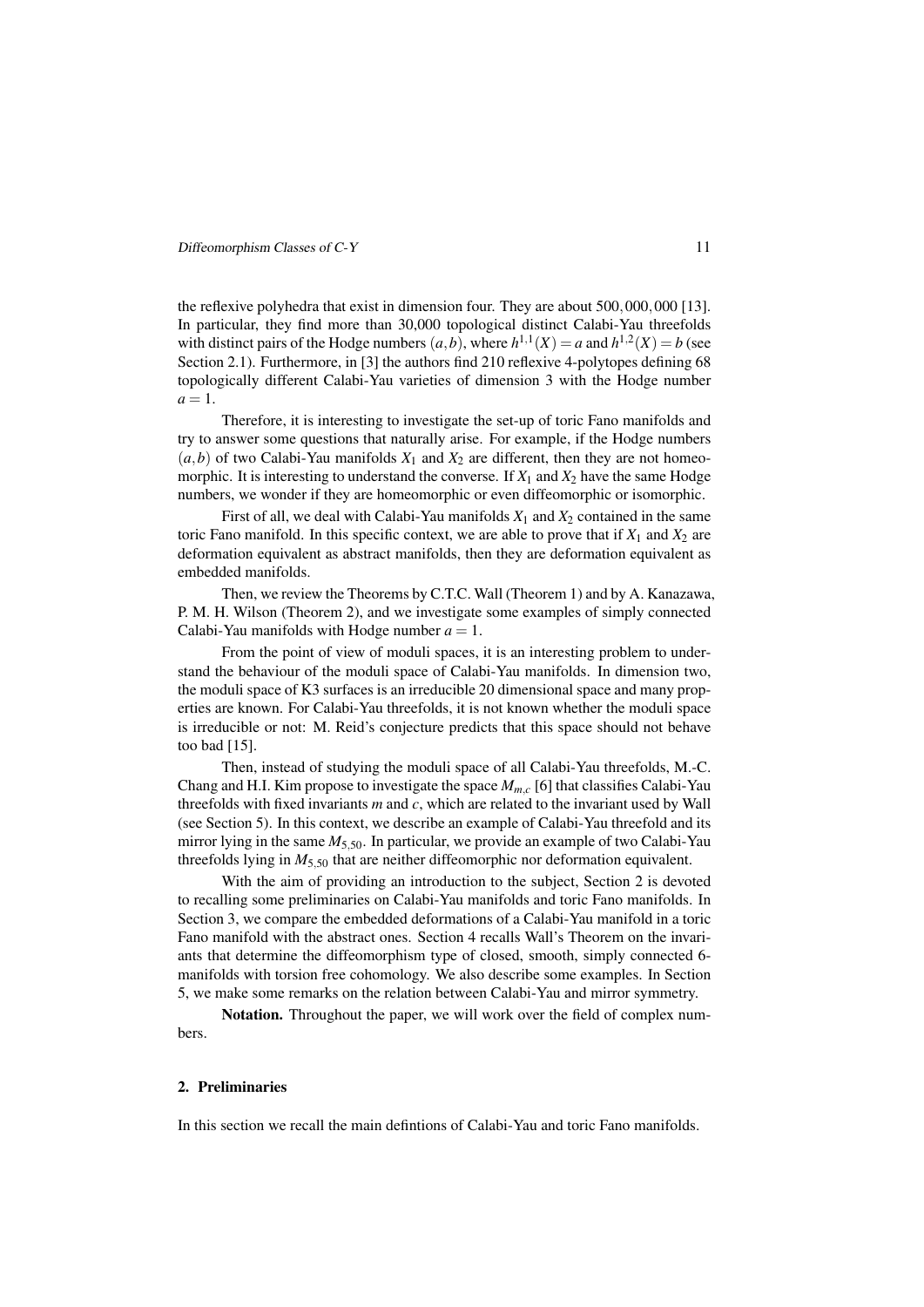12 G. Bini - D. Iacono

### 2.1. Calabi-Yau Manifolds

Let *X* be a complex manifold and denote by  $T_X$  its holomorphic tangent bundle. *X* is a Calabi-Yau manifold of dimension *n* if it is a projective manifold with trivial canonical bundle and without holomophic *p*-forms, i.e.,  $K_X := \Omega_X^n \cong O_X$  and  $H^0(X, \Omega_X^p) = 0$  for *p* in between 0 and *n*.

If *X* has dimension 3, we have  $\Omega_X^3 \cong O_X$ . Since  $\Omega_X^1$  is isomorphic to the dual of *T<sub>X</sub>*, this implies that  $\Omega_X^2 \cong T_X$ , and, by duality, that  $\hat{H}^0(X, \Omega_X^2) = H^2(X, O_X) =$  $H^1(X, Q_X) = H^0(X, \Omega_X^1) = 0.$ 

Denoting by  $h^{i,j}(X) = \dim_{\mathbb{C}} H^j(X, \Omega_X^i)$  and fixing  $h^{1,1}(X) = a$  and  $h^{1,2}(X) = b$ , we can collect the information above in the so-called *Hodge diamond*:



This shows that the topological type of Calabi-Yau manifold is not uniquely determined for dimension 3. If  $X_1$  and  $X_2$  are two Calabi-Yau threefolds with different *a* and *b* then they cannot be homeomorphic.

Next, consider the case where the Hodge numbers  $(a, b)$  are the same. Let  $X_1$ and *X*<sup>2</sup> be two Calabi-Yau threefolds, with the same Hodge numbers *a* and *b*, i.e.,  $h^{1,1}(X_i) = a$  and  $h^{1,2}(X_i) = b$ , for  $i = 1, 2$ . Then, we wonder if  $X_1$  and  $X_2$  are diffeomorphic. Indeed, if the Calabi-Yau threefolds are diffeomorphic, then they have the same numbers Hodge numbers (*a,b*) but nothing is known about the other implication.

To understand the problem, we focus our attention on the class of Calabi-Yau manifolds embedded in toric Fano manifolds.

### 2.2. Toric Fano manifolds

Let *F* be a smooth toric Fano variety of dimension *n*. A Fano manifold is a projective manifold *F*, whose anticanonical line bundle  $-K_F := \wedge^n T_F$  is ample.

If *F* is also a toric variety, then  $-K_F$  is very ample (so base point free) [14, Lemma 2.20]. Therefore, by Bertini's Theorem [9, Corollary III.10.9], the generic section of  $O_F(-K_F)$  gives a smooth connected hypersurface  $X \subseteq F$ , such that  $X \in$ *| −KF|*. Thus, *X* is a smooth Calabi-Yau variety [7, Proposition 11.2.10]. This shows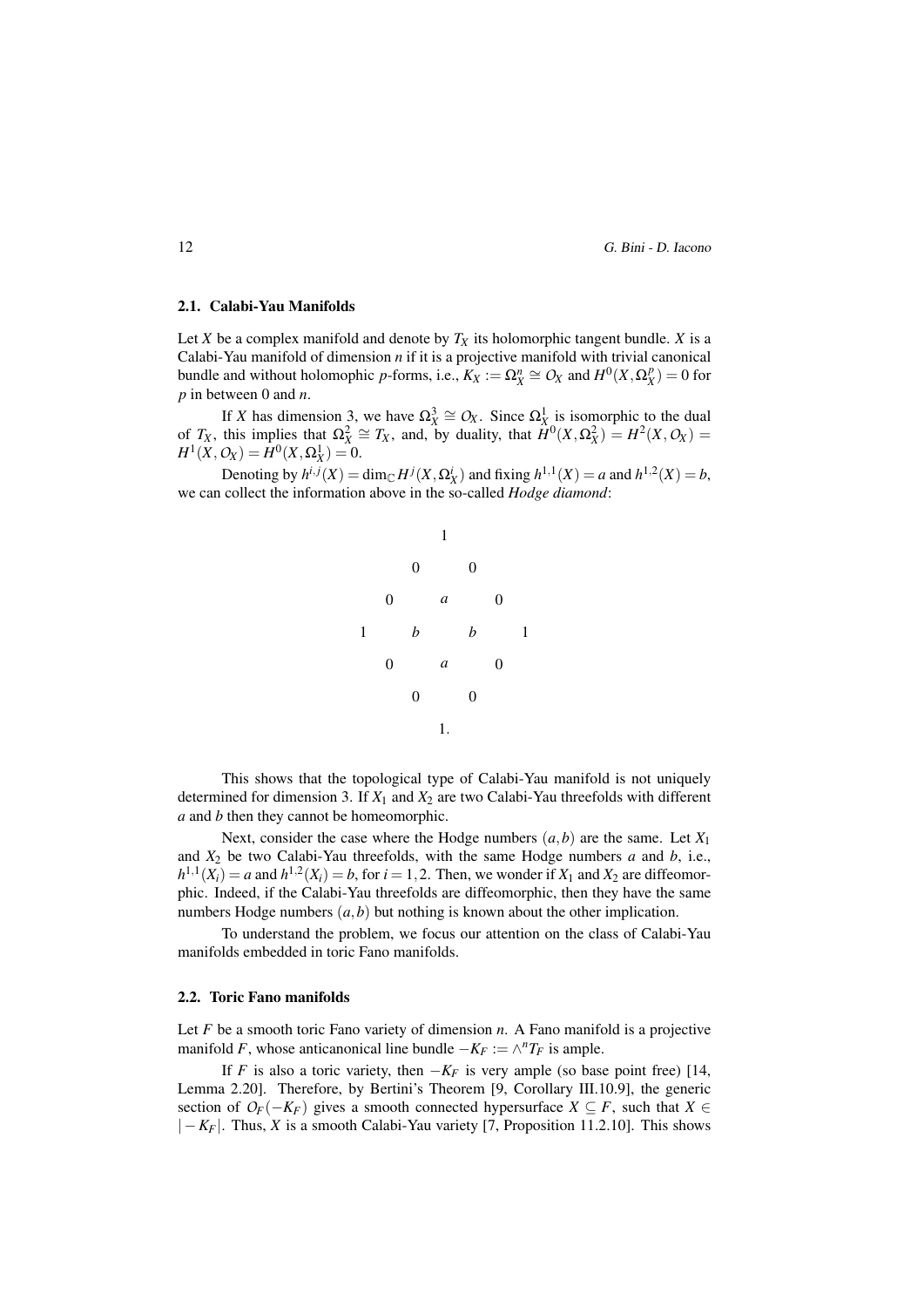that once we have a toric Fano manifold, then there always exists a submanifold of codimension 1 that is a Calabi-Yau manifold.

In particular, if *F* has dimension 4, *X* is a smooth complex Calabi-Yau threefold. This is actually one of the most fruitful way to construct examples of Calabi-Yau threefolds [3].

EXAMPLE 1. The projective space  $\mathbb{P}^4$  is a smooth toric Fano manifold of dimension 4. The general quintic hypersurface is a smooth Calabi-Yau threefold. This is the most extensively studied example of Calabi-Yau threefold. In this case, it can be proved that  $a = 1$  and  $b = 101$ .

In Proposition 1, we investigate the infinitesimal deformations of smooth complex Calabi-Yau threefolds, which are obtained as anticanonical hypersurfaces in a Fano manifold.

### 3. Abstract vs Embedded Deformations

In this section, we review the notion of deformations of a submanifold *X* in a manifold *F*. In particular, we are interested in the infinitesimal deformations of *X* as an abstract manifold and in the embedded deformations of *X* in *F*. For more details, we refer the reader to [17, Sections 2.4 and 3.2].

We denote by  $\mathrm{Def}_X$  the functor of infinitesimal deformations of  $X$  as an abstract variety, i.e.,

$$
\mathrm{Def}_X: \mathbf{Art} \to \mathbf{Set},
$$

where  $Def_X(A)$  is the set of isomorphism classes of commutative diagrams:

$$
X \xrightarrow{i} X_A
$$
  
\n
$$
\downarrow \qquad \qquad \downarrow p_A
$$
  
\nSpec(K) \longrightarrow Spec(A),

where *i* is a closed embedding and *p<sup>A</sup>* is a flat morphism.

REMARK 1. In our setting, *X* is smooth, then all the fibers of  $p_A$  are diffeomorphic by Ereshman's Theorem. Thus, an infinitesimal deformation of *X* is nothing else than a deformation of the complex structure over the same differentiable structure of *X*. In particular, if  $X_1$  and  $X_2$  are deformation equivalent then they are diffeomorphic, i.e.,  $X_1 \sim_{def} X_2 \Longrightarrow X_1 \cong_{dif} X_2$ . The converse is not true:  $X_1 \cong_{dif} X_2 \not\Longrightarrow X_1 \sim_{def} X_2$ . There are examples of diffeomorphic Calabi-Yau threefolds that are not deformation equivalent [8, 16].

REMARK 2. If *X* is a Calabi-Yau manifold, then Bogomolov-Tian-Todorov Theorem implies that the functor  $\text{Def}_X$  is smooth. This property implies that the moduli space is smooth at the point corresponding to *X*.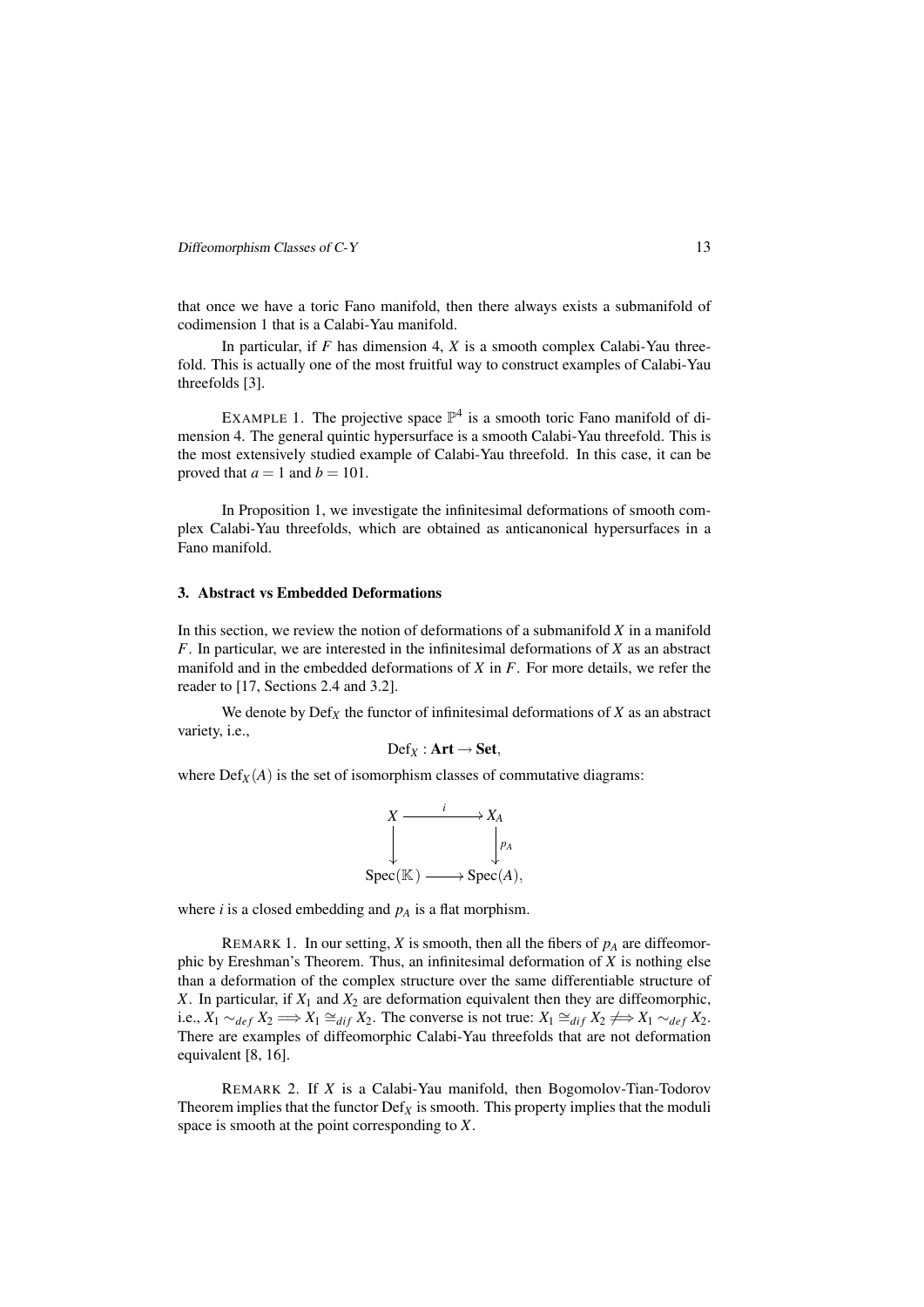We denote by  $H_X^F$  the functor of infinitesimal embedded deformations of *X* in *F*, i.e.,

$$
H_X^F: \mathbf{Art} \to \mathbf{Set},
$$

where  $H_X^F(A)$  is the set of commutative diagram:



where *i* is a closed embedding,  $X_A \subset F \times \text{Spec}(A)$  and  $p_A$  is a flat morphism induced by the projection  $F \times \text{Spec}(A) \rightarrow \text{Spec}(A)$ .

In particular, the following forgetful morphism of functors is well defined:

$$
\phi: H_X^F \to \mathrm{Def}_X;
$$

moreover, the image of an infinitesimal deformation of *X* in *F* is the isomorphism class of the deformation of *X*, viewed as an abstract deformation [17, Section 3.2.3].

EXAMPLE 2. Let  $n \geq 4$  and X be the general anticanonical hypersurface in  $\mathbb{P}^n$ . Note that  $\mathbb{P}^n$  is a smooth toric Fano variety and *X* a smooth Calabi-Yau manifold.

For every Calabi-Yau manifold  $X$  in a projective space  $\mathbb{P}^n$ , the embedded deformations of *X* in  $\mathbb{P}^n$  are unobstructed [10, Corollary A.2].

Therefore, the functor  $\text{Def}_X$  and the morphism  $\phi$  are both smooth and this implies that  $H_X^{\mathbb{P}^n}$  is also smooth [17, Corollary 2.3.7].

In particular, this implies that all the infinitesimal deformations of the general anticanonical hypersurface *X* as an abstract variety are obtained as embedded deformations of *X* inside  $\mathbb{P}^n$ . The following proposition shows that a similar property is true for any smooth toric Fano variety and not only for  $\mathbb{P}^n$ .

PROPOSITION 1. *Let F be a smooth toric Fano variety and denote by X a smooth connected hypersurface in F such that*  $X \in |-K_F|$ *. Then, the forgetful morphism*

$$
\phi: H_X^F \to \mathrm{Def}_X
$$

*is smooth.*

*Proof.* The varieties *F* and *X* are both smooth, so we have the exact sequence

$$
0 \to T_X \to T_{F|X} \to N_{X/F} \to 0
$$

that induces the following exact sequence in cohomology, namely:

$$
\cdots \to H^0(X, N_{X/F}) \xrightarrow{\alpha} H^1(X, T_X) \to H^1(X, T_{F|X}) \to H^1(X, N_{X/F}) \xrightarrow{\beta} H^2(X, T_X) \to \cdots
$$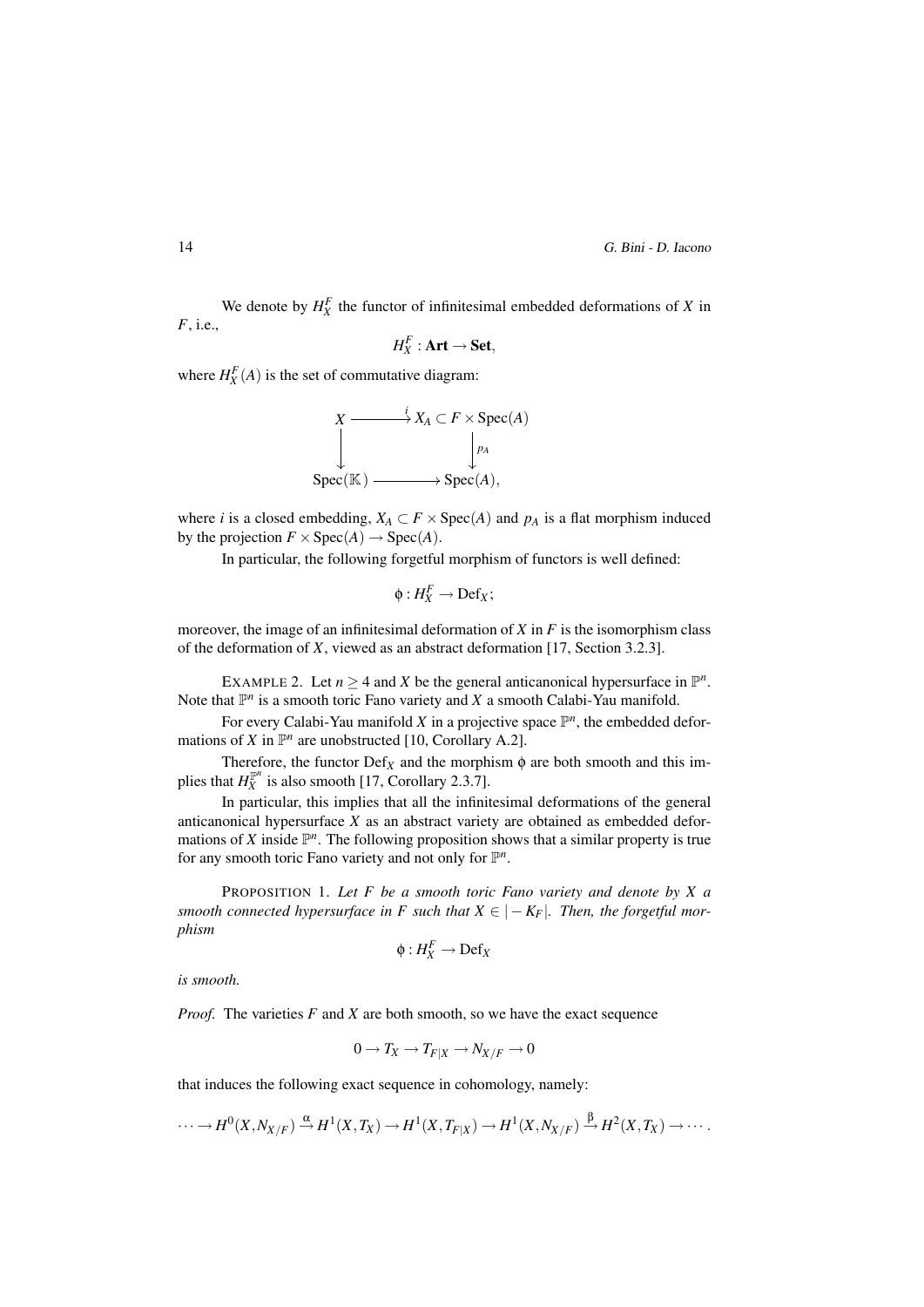The morphism  $\alpha$  is the map induced by  $\phi$  on the tangent spaces and  $\beta$  is an obstruction map for  $\phi$  [17, Proposition 3.2.9]. Applying the standard smoothness criterion [17, Proposition 2.3.6], it is enough to prove that  $\alpha$  is surjective and β is injective; in particular, it suffices to prove that  $H^1(X, T_{F|X}) = 0$ .

For this purpose, consider the exact sequence

$$
0\to \mathcal{O}_F(-X)\to \mathcal{O}_F\to \mathcal{O}_X\to 0
$$

and tensor it with  $T_F$ , thus yielding

$$
0 \to T_F \otimes \mathcal{O}_F(-X) \to T_F \to T_{F|X} \to 0
$$

and the induced exact sequence in cohomology, namely:

$$
\cdots \rightarrow H^1(F,T_F) \rightarrow H^1(F,T_{F|X}) \rightarrow H^2(F,T_F \otimes \mathcal{O}_F(-X)) \rightarrow H^2(F,T_F) \rightarrow \cdots.
$$

If *F* is a smooth toric Fano variety, then  $H^i(F, T_F) = 0$ , for all  $i > 0$  [5, Proposi- $\text{F}(A \cap B) = \text{F}(B \cap C) = \text{F}(B \cap C) = \text{F}(B \cap C)$ , we are reduced to prove that  $H^2(F, T_F \otimes \text{O}_F(K_F)) = \text{F}(B \cap C)$ 0. This follows from Lemma 1.  $\Box$ 

LEMMA 1. Let  $F$  be a smooth toric Fano variety with dim  $F > 3$ . Then the *following holds:*

$$
H^2(F, T_F\otimes \mathcal{O}_F(K_F))=0.
$$

*Proof.* As for projective space, there exists a generalized Euler exact sequence for the tangent bundle of toric varieties [7, Theorem 8.1.6]:

$$
0 \to Pic(F) \otimes_{\mathbb{Z}} \mathcal{O}_F \to \bigoplus_i \mathcal{O}_F(D_i) \to T_F \to 0,
$$

where  $K_F = -\sum_i D_i$  [7, Theorem 8.2.3]. We note also that  $Pic(F) \otimes_{\mathbb{Z}} O_F \cong O_F^{rank}$ , where *rank* denotes the *rank* of  $Pic(F)$ . By tensoring with  $O_F(K_F)$ , we obtain

$$
0 \to Pic(F) \otimes_{\mathbb{Z}} \mathcal{O}_F(K_F) \to \oplus_i \mathcal{O}_F(D_i + K_F) \to T_F \otimes \mathcal{O}_F(K_F) \to 0
$$

and so

$$
\cdots \rightarrow H^2(F, Pic(F)\otimes_{\mathbb Z} {\mathcal O}_F(K_F)) \rightarrow
$$

$$
\cdots \rightarrow \bigoplus_i H^2(F, O_F(D_i + K_F)) \rightarrow H^2(F, T_F \otimes O_F(K_F)) \rightarrow H^3(F, Pic(F) \otimes_{\mathbb{Z}} O_F(K_F)) \rightarrow \cdots
$$

Since  $-K_F$  is ample, by Kodaira vanishing Theorem,  $H^j(F, O_F) = 0, j > 0$ . Moreover, by Serre duality  $H^j(F, O_F(K_F)) = 0, j \neq \dim F$ . Therefore, if  $\dim F > 3$ , then  $H^2(F, Pic(F) \otimes_{\mathbb{Z}} O_F(K_F)) = H^3(F, Pic(F) \otimes_{\mathbb{Z}} O_F(K_F)) = 0$  and

$$
\bigoplus_i H^2(F, O_F(D_i + K_F)) \cong H^2(F, T_F \otimes O_F(K_F)).
$$

By Serre duality,  $H^2(F, O_F(D_i + K_F)) \cong H^{\dim F - 2}(F, O_F(-D_i))^{\vee}$ , for all *i*. Using the following exact sequence

$$
0\to \mathit{O}_{F}(-D_{i})\to \mathit{O}_{F}\to \mathit{O}_{D_{i}}\to 0
$$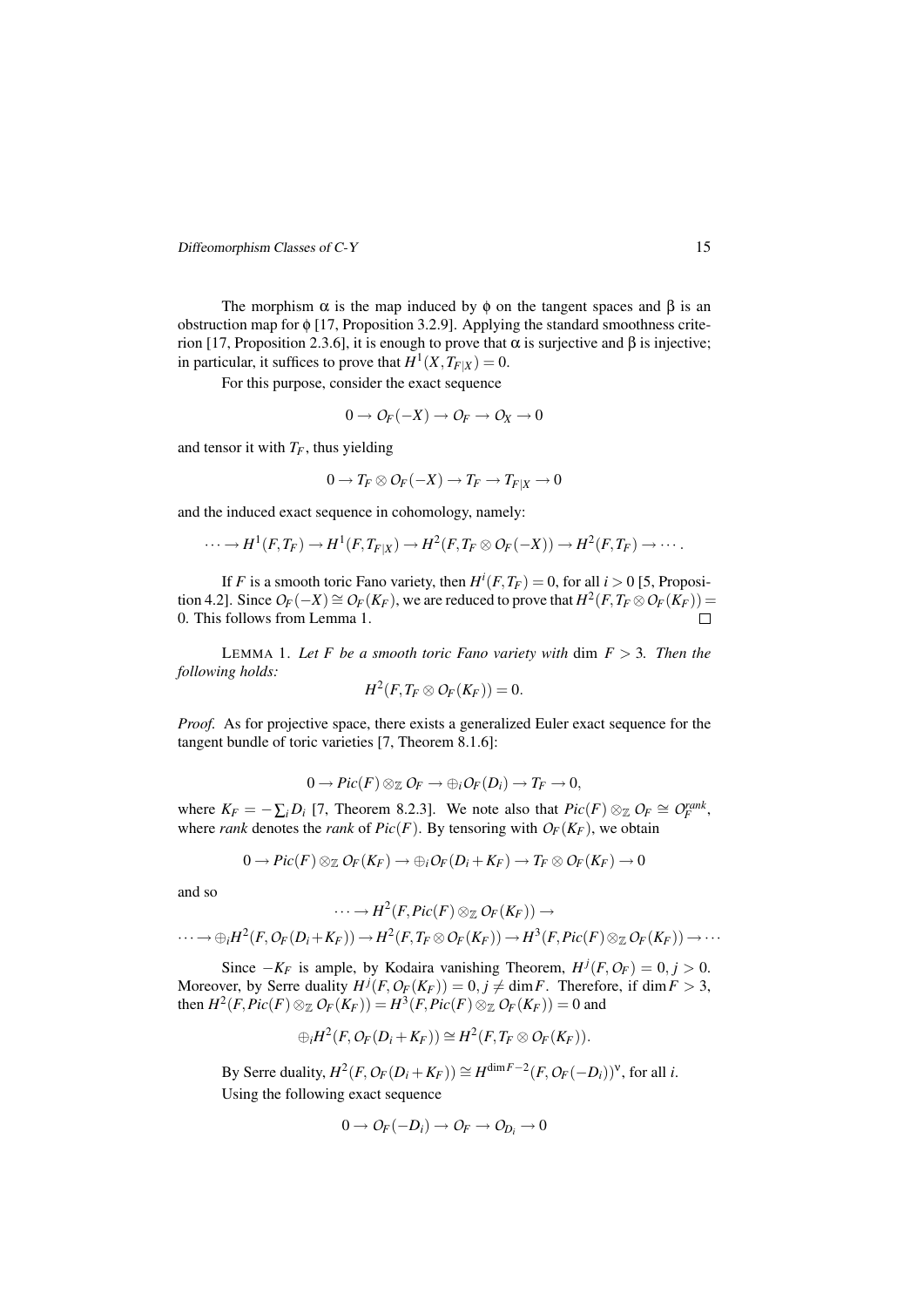and the fact that  $H^j(F, O_F) = 0$ , for  $j > 0$ , we conclude that  $H^{\dim F - 2}(F, O_F(-D_i)) \cong$ *H*<sup>dim*F*−3</sup></sub>( $D_i$ ,  $O_{D_i}$ ), for all *i*.

Therefore, we are left to prove that  $\bigoplus_i H^{\dim F - 3}(D_i, O_{D_i}) = 0$ .

Consider the following exact sequence on a toric variety [7, Theorem 8.1.4]

$$
0\longrightarrow \Omega_F^1\longrightarrow M\otimes_Z\mathcal{O}_F\longrightarrow \oplus_i\mathcal{O}_{D_i}\longrightarrow 0.
$$

This induces

$$
\cdots \to H^{\dim F-3}(F,M\otimes_ZO_F)\to \oplus_iH^{\dim F-3}(D_i,O_{D_i})\to H^{\dim F-2}(F,\Omega^1_F)\to \cdots.
$$

Since  $H^{j}(F, O_F) = 0$ , for  $j > 0$  and dim  $F > 3$ , we have  $H^{\dim F - 3}(F, M \otimes_Z O_F) =$  $H^{\dim F-2}(F, \Omega_F^1) = 0$  [7, Theorem 9.3.2]. This implies  $\oplus_i H^{\dim F-3}(D_i, O_{D_i}) = 0$ .

REMARK 3. Proposition 1 shows that all the infinitesimal deformations of *X* as an abstract variety are obtained as infinitesimal deformations of *X* inside the smooth toric Fano manifold *F*. Moreover, since every deformation of a Calabi-Yau manifold is smooth (Bogomolov-Tian-Todorov Theorem), we conclude that the deformations of *X* inside *F* are also smooth.

#### 4. Diffeomorphic Three-dimensional Calabi-Yau varieties

In this section, we focus on the diffeomorphism class of three dimensional Calabi-Yau manifolds.

In 1966, C.T.C. Wall described the invariants that determine the diffeomorphism type of closed, smooth, simply connected 6-manifolds with torsion free cohomology.

THEOREM 1. *[18] Diffeomorphism classes of simply-connected, spin, oriented, closed 6-manifolds X with torsion-free cohomology correspond bijectively to isomorphism classes of systems of invariants consisting of*

- *I. free Abelian groups*  $H^2(X, \mathbb{Z})$  *and*  $H^3(X, \mathbb{Z})$ *,*
- 2. *a symmetric trilinear form*  $\mu$ :  $H^2(X,\mathbb{Z})^{\otimes 3} \to H^6(X,\mathbb{Z}) \cong \mathbb{Z}$  defined by  $\mu(x,y,z)$ := *x∪y∪z,*
- 3. *a linear map*  $p_1: H^2(X, \mathbb{Z}) \to H^6(X, \mathbb{Z}) \cong \mathbb{Z}$ , defined by  $p_1(x) := p_1(X) \cup x$ ,  $where \ p_1(X) \in H^4(X,\mathbb{Z})$  *is the first Pontrjagin class of X, satisfying,*

*for any*  $x, y \in H^2(X, \mathbb{Z})$ *, the following conditions* 

$$
\mu(x, x, y) + \mu(x, y, y) \equiv 0 \pmod{2}
$$
  $4\mu(x, x, x) - p_1(x) \equiv 0 \pmod{24}$ .

The symbol *∪* denotes the cup product of differential forms and the isomorphism  $H^6(X, \mathbb{Z}) \cong \mathbb{Z}$  above is given by pairing a cohomology class with the fundamental class of *X* with natural orientation.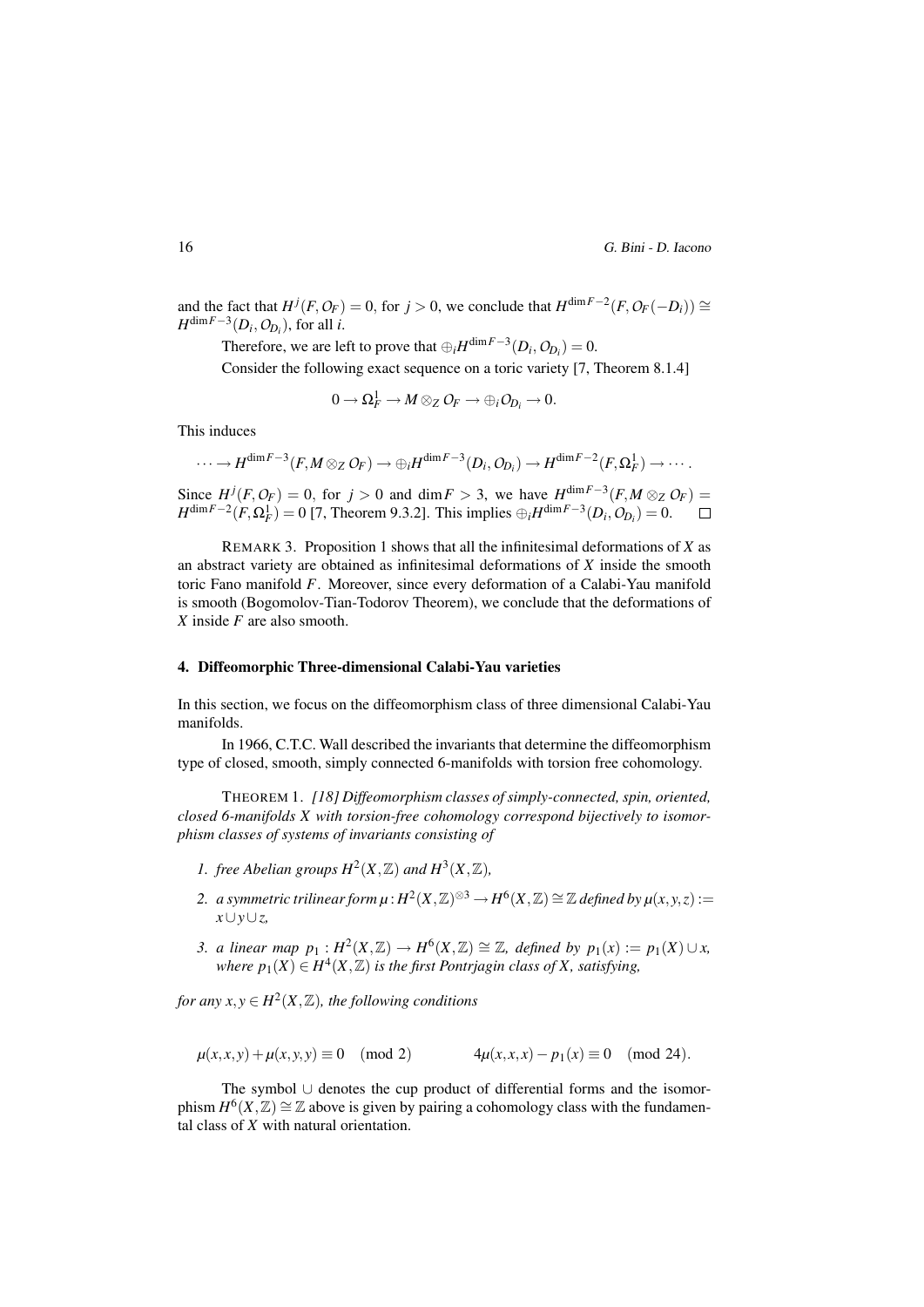Let *X* be a Calabi-Yau threefold. In [12], the authors investigate the interplay between the trilinear form  $\mu$  and the Chern classes  $c_2(X)$  and  $c_3(X)$  of X, providing the following numerical relation.

THEOREM 2. *[12] Let* (*X,H*) *be a very ample polarized Calabi-Yau threefold, i.e.,*  $x = H$  *is a very ample divisor on*  $X$ *. Then the following inequalities holds:* 

(1) 
$$
-36\mu(x,x,x) - 80 \le \frac{c_3(X)}{2} = h^{1,1}(X) - h^{2,2} \le 6\mu(x,x,x) + 40.
$$

Note, that if *X* is a Calabi-Yau threefold, then  $p_1(X) = -2c_2(X) \in H^4(X, \mathbb{Z})$ and

$$
\int_X c_3(X) = \chi(X) = \sum_{i=0}^6 \dim H^i(X, \mathbb{R}) = 2h^{1,1}(X) - 2h^{1,2}.
$$

REMARK 4. By Wall's Theorem, if *X* is simply-connected, spin, oriented, closed 6-manifolds with torsion-free cohomology, then the diffeomorphism class is determined by the free Abelian groups  $H^2(X,\mathbb{Z})$  and  $H^3(X,\mathbb{Z})$ , and the form  $\mu$  and  $p_1$ . For any data we have a diffeormphism class. If *X* is Calabi Yau, then  $\mu$  and  $p_1$  have to satisfy the numerical conditions of Equation (1). Note that, having  $\mu$  and  $p_1$  on *X* that satisfy all the numerical conditions, it does not imply that *X* is a Calabi Yau.

In particular, let  $X_1$  and  $X_2$  be two simply connected Calabi-Yau threefolds with torsion-free cohomology and the same Hodge numbers  $h^{1,1}(X) = a$  and  $h^{1,2}(X) = b$ . To be diffeomorphic, they should have the same  $\mu$  and  $p_1$ , that satisfy the numerical conditions.

COROLLARY 1. *Let X be a Calabi-Yau threefold, with torsion-free cohomology* and  $h^{1,1}(X) = 1$  and  $h^{1,2}(X) = h^{2,1}(X) = b$ , for some  $b \in \mathbb{N}$ ; hence, we have  $H^2(X, \mathbb{Z}) \cong$  $\mathbb Z$  and  $H^3(X,\mathbb Z)\cong \mathbb Z^{2+b}.$  Fix a generator  $H\in H^2(X,\mathbb Z)$  and set  $\mu(H,H,H)=m\in \mathbb Z.$ *Then the following holds:*

$$
m\geq \frac{b-81}{36}.
$$

*Proof.* Set  $p_1(X) = -2c_2(X) \in H^4(X, \mathbb{Z})$ ; so there exists  $c \in \mathbb{Z}$  such that  $c_2(X) = cH^*$ . Therefore, the linear form  $p_1$  reduces to

$$
p_1: H^2(X, \mathbb{Z}) \to H^6(X, \mathbb{Z}) \cong \mathbb{Z}
$$
  $p_1(xH) := -2c_2(X) \cup xH = -2cxH^* \cup H = -2cx.$ 

The numerical constraints of Theorem 1 reduce to

$$
mx^{2}y + mxy^{2} \equiv 0 \pmod{2} \qquad 2mx^{3} + cx \equiv 0 \pmod{12}
$$

for any  $x, y \in \mathbb{Z}$ . The former condition is always verified while the latter congruence is equivalent to  $2m + c \equiv 0 \pmod{12}$ .

As for the numerical restriction of Theorem 2, Equation (1) reduces to

$$
-36\mu(x, x, x) - 80 \le 1 - b \le 6\mu(x, x, x) + 40.
$$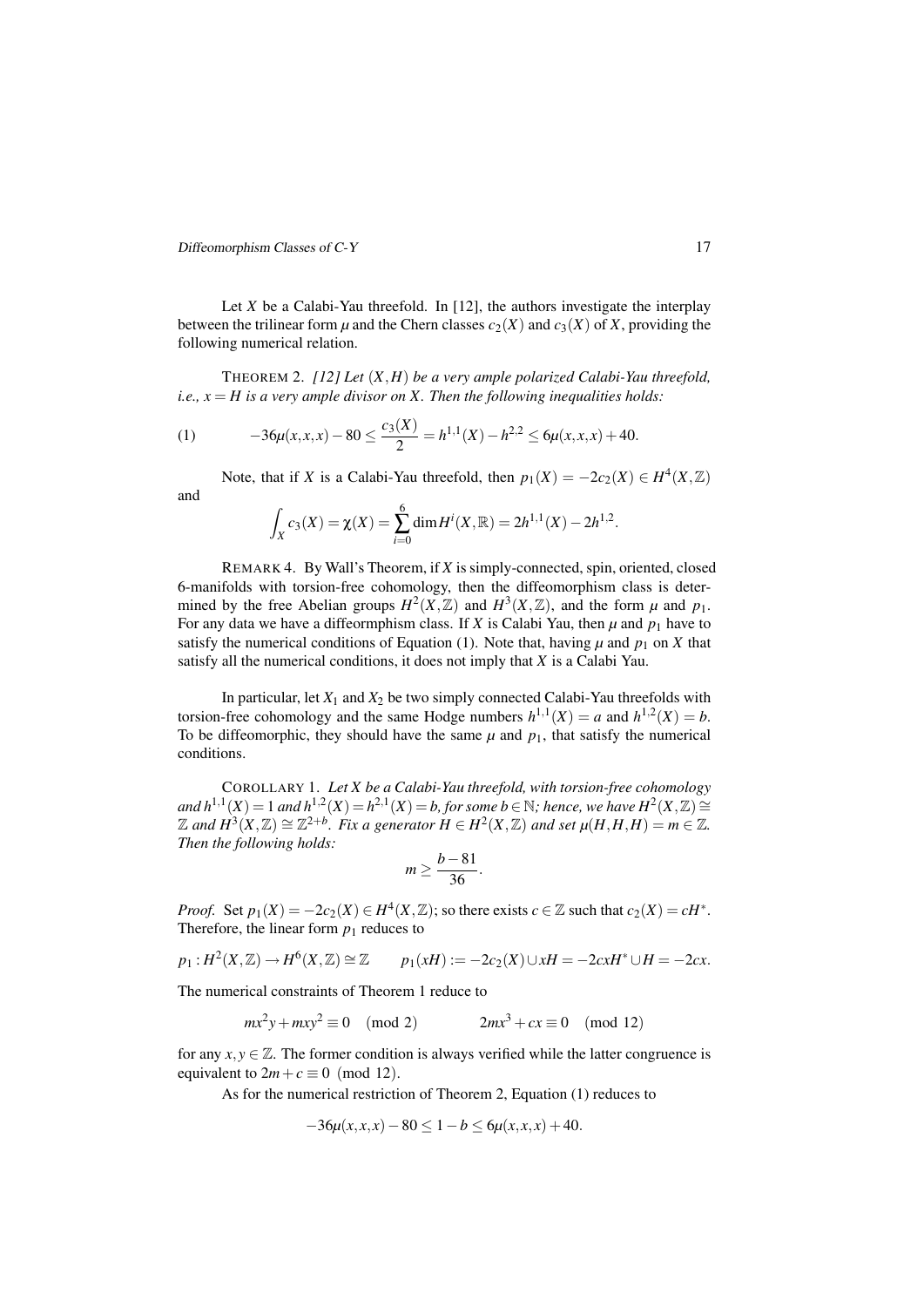and so

$$
-36m - 80 \le 1 - b \le 6m + 40.
$$

In particular,

$$
b \le 81 + 36m \qquad -39 - 6m \le b;
$$
  

$$
m \ge \frac{b-81}{36} \qquad m \ge \frac{-39-b}{6}.
$$

Since *b* is positive, they reduce to

$$
m\geq \frac{b-81}{36}.
$$

 $\Box$ 

EXAMPLE 3. If  $m = 5$ , then  $b \le 261$ . In [11], Appendix 1, there are three examples that satisfy this condition, namely  $b = 51,101,156$ . For  $b = 101$  we obtain the general quintic threefold in  $\mathbb{P}^4$ . Projective models for the remaining two are still mysterious, as indicated by the question mark in the table in [11].

# 5. Some remarks on the moduli space of Calabi-Yau manifolds and mirror symmetry

Let *X* be a Calabi-Yau variety. Denote by *H* a primitive ample divisor. As in [6], let *M*<sub>*m*</sub><sup>*c*</sup> be the space of polarized varieties  $(X, H)$  such that  $H^3 = m$  and  $c_2(X)H = c$  for integers *m* and *c*. Little is known on the geometric structure of *Mm,c*. Some information can be found in [6].

Here we make the following remarks. Let *X* be a general quintic in  $\mathbb{P}^4$ . A hyperplane section on *X* is a (very) ample divisor *H* such that  $H^3 = 5$ . On the Calabi-Yau manifold *X* the Grothendieck-Riemann-Roch Theorem reads as follows:

$$
\chi(H) = \frac{H^3}{6} + \frac{1}{12}c_2(X)H.
$$

Since *H* is a divisor on *X*, we have

$$
\chi(O_X)+\chi(O_H(H))=\chi(H).
$$

The first term on the left-hand side is zero because *X* is a Calabi-Yau; the second term can be computed via Noether's formula, namely:

$$
\chi(\mathcal{O}_H(H))=\frac{K_H^2+c_2(H)}{12}.
$$

A linear section of a quintic is a quintic surface in three-dimensional projective space. As well known, the second Betti number is 53, so the Euler characteristic is 55. Therefore, we get

$$
\chi(O_H(H))=5.
$$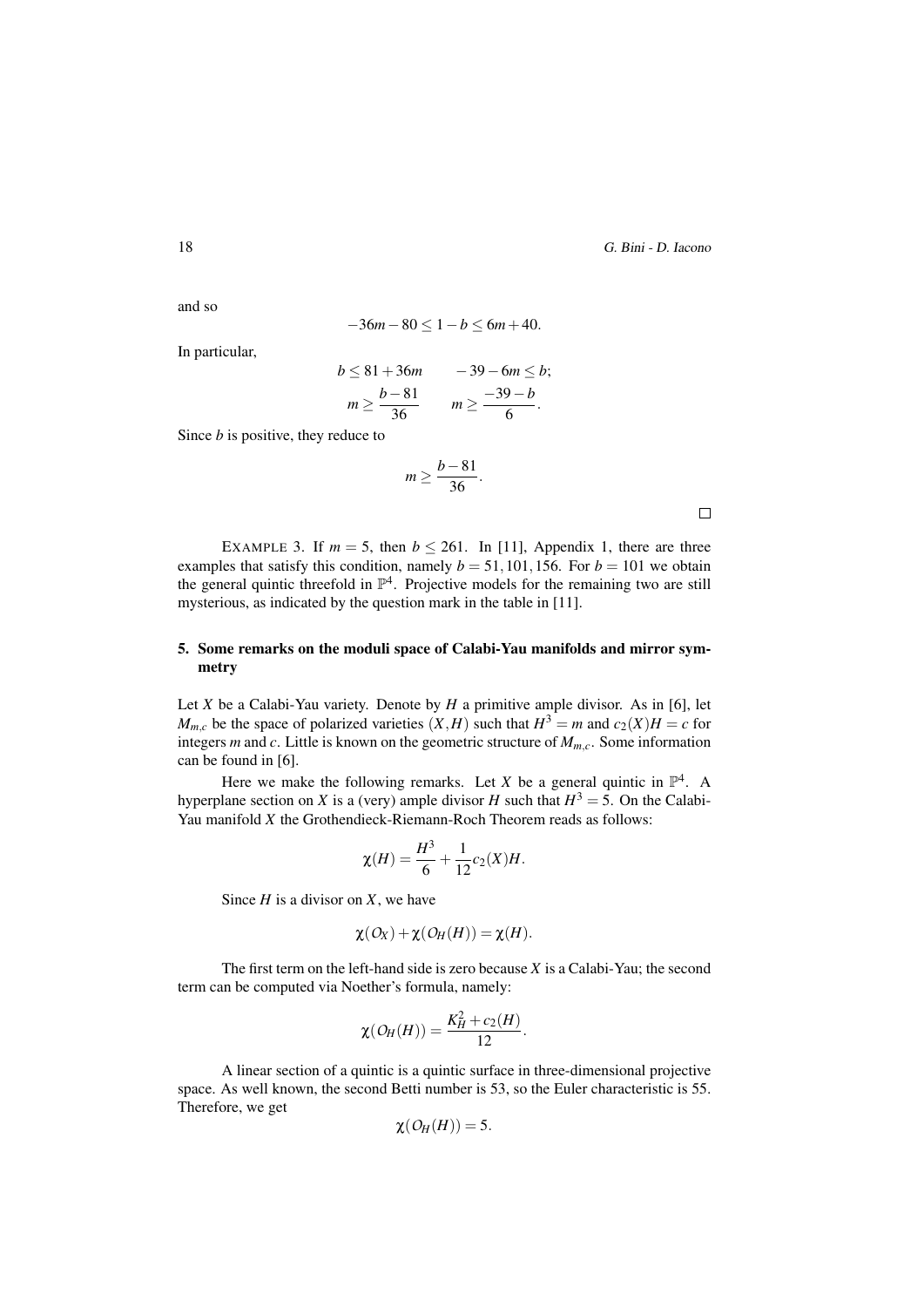Hence, we get

$$
5 = \frac{H^3}{6} + \frac{1}{12}c_2(X)H,
$$

which yields  $c_2(X)H = 50$ .

This means that the pair  $(X, H)$  belongs to the space  $M_{5,50}$ , where *X* is a quintic in  $\mathbb{P}^4$  and *H* is a hyperplane section.

The Hodge numbers of *X* are given by  $(a,b) = (1,101)$ . The Hodge numbers of a mirror manifold  $X'$  are given by  $(101, 1)$ .

PROPOSITION 2. *There exists a primitive ample divisor D on X ′ such that*  $(X', D)$  *belongs to*  $M_{5,50}$ *.* 

*Proof.* In fact, as recalled in [4], a mirror of *X* can be found as a crepant resolution of a singular quintic in  $\mathbb{P}^4$ . Denote by *D* the pull-back of the hyperplane divisor on projective space. Clearly,  $D^3 = 5$ . Now, we need to compute

$$
\chi(D) = \frac{D^3}{6} + \frac{1}{12}c_2(X')D.
$$

Like before, we have

$$
\chi(O_D(D))=\frac{K_D^2+c_2(D)}{12}.
$$

Notice that

$$
K_D^2=D^2D=5.
$$

As mentioned before, the divisor *D* is the pull-back of the hyperplane divisor. We can take a member of it that does not intersect the blown up locus. Thus,  $c_2(D)$  is again the Euler characteristic of a quintic surface in three-dimensional projective space. Therefore, the claim follows.  $\Box$ 

In particular, this implies that the mirror  $X'$  of  $X$  is a smooth Calabi-Yau threefold with  $a = 101$ ,  $b = 1$ ,  $m = 5$  and  $c = 50$ . So it lies in the same space  $M_{5,50}$  but the Hodge numbers are exchanged. This implies that  $X$  and the mirror  $X'$  are neither diffeomorphic nor deformation equivalent.

EXAMPLE 4. For the general quintic threefold *X* in  $\mathbb{P}^4$ , we have  $a = 1, b = 101$ ,  $m = 5$  and  $c = 50$ , that satisfy the previous conditions. Therefore, *X* lies in the space  $M_{5,50} = \{(X,H) | H^3 = 5, c_2(X) \cdot H = 50\}$  introduced in [6]. The mirror  $\tilde{X}$  of *X* is a smooth Calabi-Yau threefolds with  $a = 101$ ,  $b = 1$ ,  $m = 5$  and  $c = 50$ . So it lies in the same space  $M_{5,50}$  but the Hodge numbers are exchanged: this implies that *X* and  $\tilde{X}$  are neither diffeomorphic nor deformation equivalent!

#### References

<sup>[1]</sup> BATYREV V., *Dual polyhedra and mirror symmetry for Calabi-Yau hypersurfaces in toric varieties*, J. Alg. Geom. 3 (1994), 493–535.